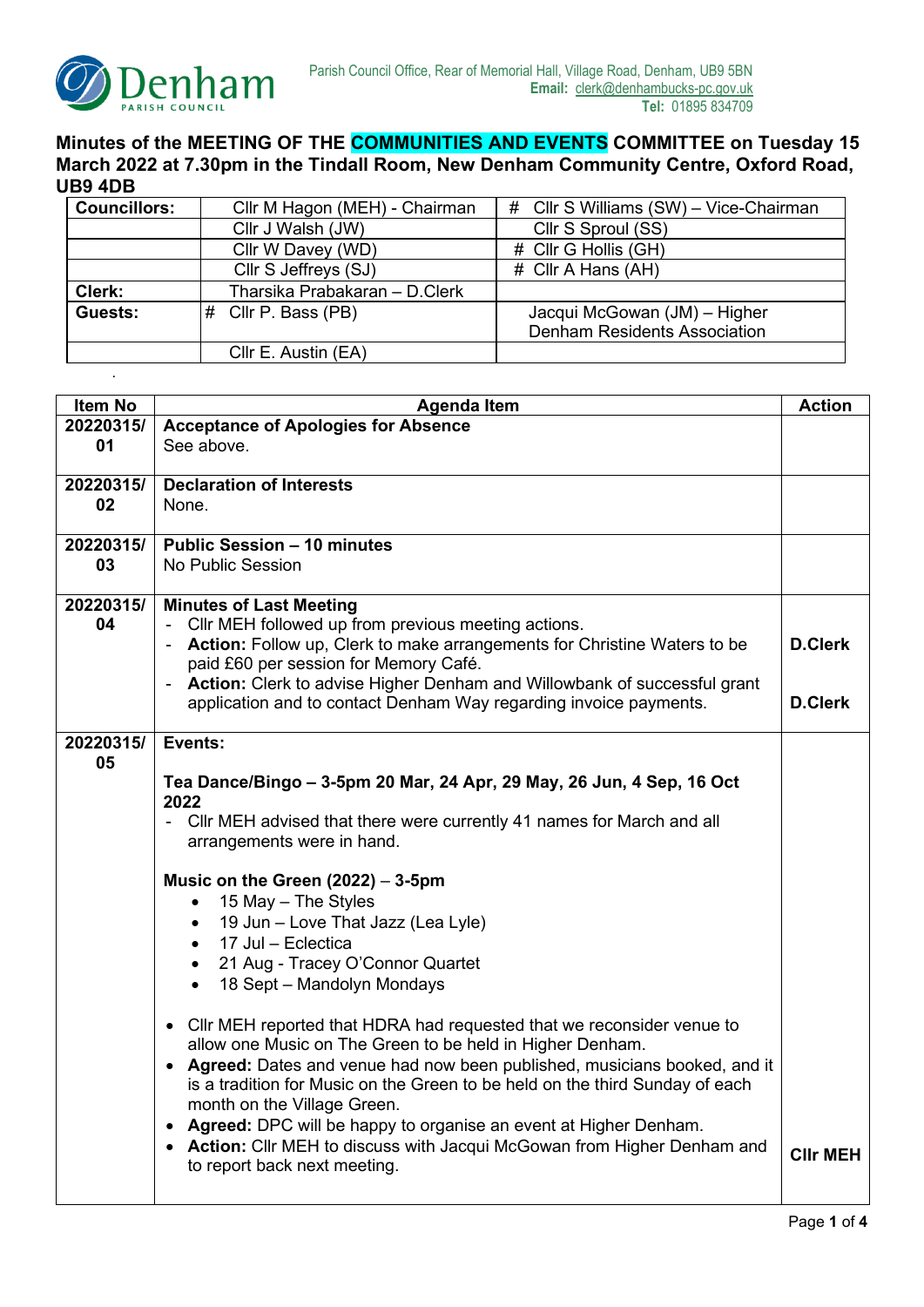|           | Memory Café - 11am to 2pm 8 Apr, 6 May, 10 Jun, 15 Jul 2022                                                                                             |                          |  |
|-----------|---------------------------------------------------------------------------------------------------------------------------------------------------------|--------------------------|--|
|           | Cllr MEH reported even though it is very successful it needs more advertising<br>$\bullet$                                                              |                          |  |
|           | as number of attendees are decreasing.<br>Action: Cllr MEH to put new flyers in all possible venues and advertising<br>$\bullet$                        |                          |  |
|           | platforms, will be liaising with Susan.                                                                                                                 | <b>CIIr MEH</b>          |  |
|           | <b>Action:</b> Cllr MEH requested for Memory Café to have a section in 'In and<br>$\bullet$                                                             | <b>CIIr JW</b>           |  |
|           | Around' article.                                                                                                                                        |                          |  |
|           | Coffee Mornings - 10.30am to 12.30pm 25 Mar, 29 Apr, 27 May 2022                                                                                        |                          |  |
|           | <b>Action:</b> Cllr MEH stated Coffee Mornings also need to be advertised as it is a                                                                    |                          |  |
|           | new event. Flyers will be put in avenues also by Cllr MEH, liaising with                                                                                | <b>CIIr MEH</b>          |  |
|           | Susan.                                                                                                                                                  |                          |  |
|           | <b>Jubilee Tree Planting</b>                                                                                                                            |                          |  |
|           | - Cllr MEH reported event was held on Saturday 12 <sup>th</sup> March at Knighton Way                                                                   |                          |  |
|           | Play Area and was a huge success as DPC's first Jubilee event, The Scots<br>Pine Tree was adorned with Union Flag ribbon and flags with a large picture |                          |  |
|           | of the Queen.                                                                                                                                           |                          |  |
|           | CIIr MEH addressed the attendees and thanked them for coming. CIIr PB and                                                                               |                          |  |
|           | CIIr Santokh Chokkar cut the ribbon and said a few words. This was followed                                                                             |                          |  |
|           | by the singing of God Save the Queen.                                                                                                                   |                          |  |
|           | Beating the Bounds - 22 May 2022 3:00pm                                                                                                                 |                          |  |
|           | Cllr MEH reported that Paul Graham had agreed to lead the Beating this<br>$\blacksquare$                                                                |                          |  |
|           | year, walking Route 5.                                                                                                                                  |                          |  |
| 20220315/ | <b>Annual Parish Meeting</b>                                                                                                                            |                          |  |
| 06        | - Cllr SS suggested Cllr PB should be a speaker also.                                                                                                   |                          |  |
|           | Cllr JW confirmed:<br>• Stallholders have been booked.                                                                                                  |                          |  |
|           | Speakers – Christine Walters and Cllr Santokh Chokkar have been<br>$\bullet$                                                                            |                          |  |
|           | booked.                                                                                                                                                 |                          |  |
|           | The MET1 Video Company have been booked, Cllr JW is working with                                                                                        |                          |  |
|           | them for Storyboards and videos to support the new style of the APM.<br>An update of the APM was also given at the Full Council meeting this            |                          |  |
|           | month by Cllr JW.                                                                                                                                       |                          |  |
|           | Action: Create a flyer for the APM and distribute.<br>$\blacksquare$                                                                                    | Susan/<br><b>D.Clerk</b> |  |
| 20220315/ | <b>Litter Picks</b>                                                                                                                                     |                          |  |
| 07        | CIIr MEH reminded everyone of a previous CIIr leading this and organising                                                                               |                          |  |
|           | litter picks, this has faded out and it is thought that currently only two areas                                                                        |                          |  |
|           | are continuing to litter pick on a regular basis. Litter posters had been placed<br>in all areas of Denham.                                             |                          |  |
|           | CIIr EA suggested that we do talks at schools to try and educate from a<br>$\blacksquare$                                                               |                          |  |
|           | young age and for pupils to influence the adults in their lives.                                                                                        |                          |  |
|           | Action: Cllr BD asked if we had a By-Law for litter dropping. Clerk to<br>$\blacksquare$<br>investigate and report back.                                | <b>D.Clerk</b>           |  |
|           | Action: Cllr SW reported she will be meeting with Brownies/Air Cadets                                                                                   |                          |  |
|           | regarding the organisation of regular litter picks.                                                                                                     | <b>CIIr SW</b>           |  |
|           | Action: Cllr MEH to research more direct and instructional posters and report<br>at next meeting.                                                       | <b>CIIr MEH</b>          |  |
|           |                                                                                                                                                         |                          |  |
| 20220315/ | <b>Jubilee Grants</b>                                                                                                                                   |                          |  |
| 08        | CIIr MEH reported that at the previous meeting, 3 areas had been granted<br>funding for their Jubilee celebrations.                                     |                          |  |
|           | Action: Clerk to investigate what stage we are at with the applications.<br>$\overline{\phantom{a}}$                                                    | <b>D.Clerk</b>           |  |
|           |                                                                                                                                                         |                          |  |
|           | Cllr MEH shared two more applications; -                                                                                                                |                          |  |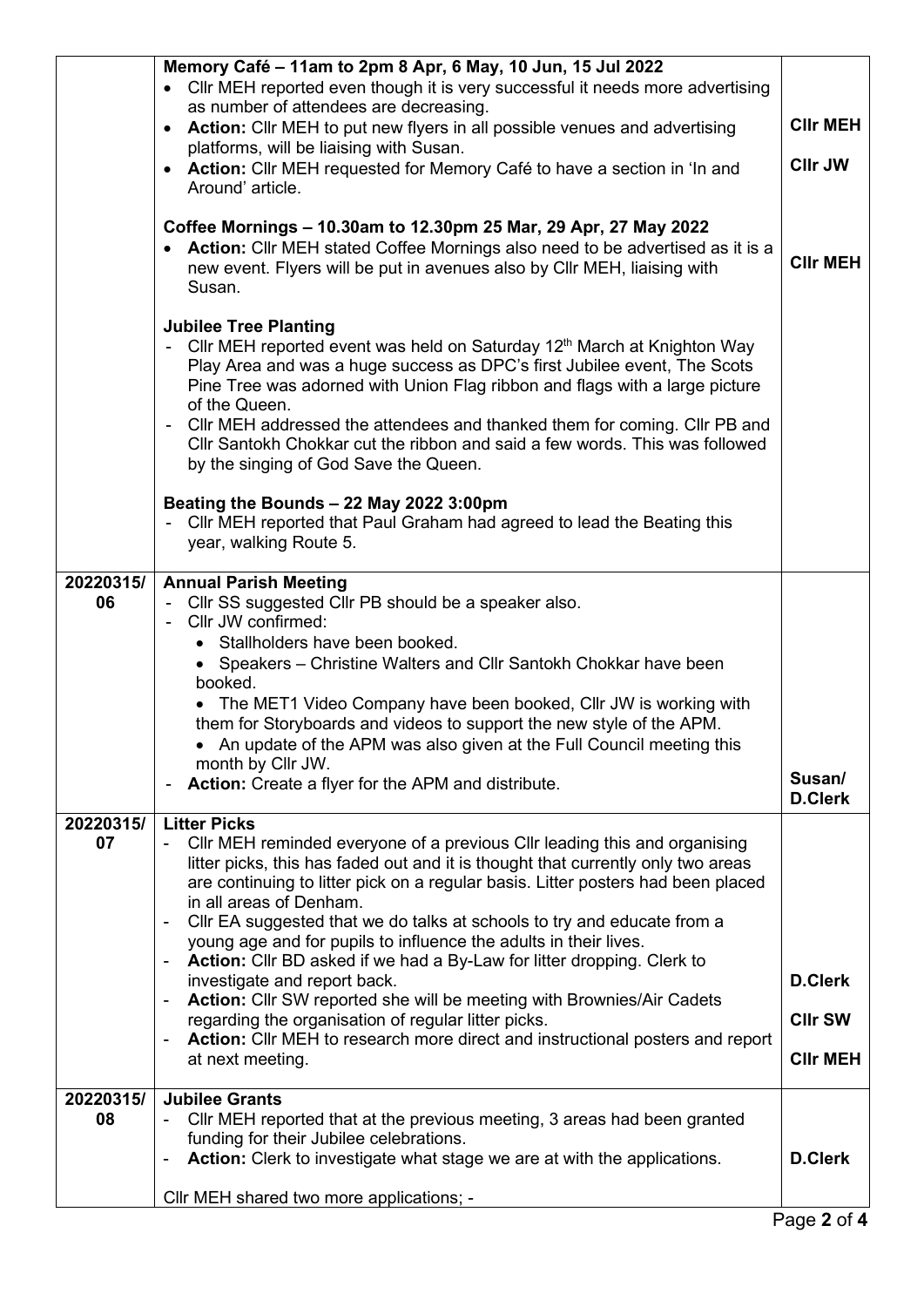

|                 | Denham Garden Village applied for catering invoice from Anchor, in relation<br>to an afternoon tea watching the Queen's Pageant live in their village hall.<br>Action: Ask DGV if residents would be asked to pay. In principle this was<br>$\qquad \qquad \blacksquare$<br>agreed for an amount up to £500 to be decided when numbers confirmed,<br>and Anchor gives a confirmed quote.<br>Agreed: Denham Village School requested £344 for sundries for a school<br>party and £94 for commemorative medals on Lanyards. All Agreed to fund.<br>Action: Cllr MEH to contact school to inform approval of grant.<br>Action: Cllr MEH to liaise with Deputy Clerk to write Denham Parish Council<br>confirmation letters       | <b>CIIr MEH</b><br><b>CIIr MEH</b><br>D.Clerk/<br><b>CIIr MEH</b> |
|-----------------|-------------------------------------------------------------------------------------------------------------------------------------------------------------------------------------------------------------------------------------------------------------------------------------------------------------------------------------------------------------------------------------------------------------------------------------------------------------------------------------------------------------------------------------------------------------------------------------------------------------------------------------------------------------------------------------------------------------------------------|-------------------------------------------------------------------|
| 20220315/       | <b>London Bridge</b>                                                                                                                                                                                                                                                                                                                                                                                                                                                                                                                                                                                                                                                                                                          |                                                                   |
| 09              | Action: All is in hand to be operated when needed. Deputy Clerk to check<br>and report back next meeting                                                                                                                                                                                                                                                                                                                                                                                                                                                                                                                                                                                                                      | <b>D.Clerk</b>                                                    |
| 20220315/       | <b>Volunteer Training</b>                                                                                                                                                                                                                                                                                                                                                                                                                                                                                                                                                                                                                                                                                                     |                                                                   |
| 10              | CIIr MEH reported a day is being planned, also trying to include First Aid<br>training.                                                                                                                                                                                                                                                                                                                                                                                                                                                                                                                                                                                                                                       |                                                                   |
| 20220315/       | <b>New Denham Christmas Lights 2022</b>                                                                                                                                                                                                                                                                                                                                                                                                                                                                                                                                                                                                                                                                                       |                                                                   |
| 11              | Action: D. Clerk reported that she had been in touch with the Lighting<br>Company and to give an update at the next meeting.                                                                                                                                                                                                                                                                                                                                                                                                                                                                                                                                                                                                  | <b>D.Clerk</b>                                                    |
| 20220315/       | <b>Roles &amp; Responsibilities</b>                                                                                                                                                                                                                                                                                                                                                                                                                                                                                                                                                                                                                                                                                           |                                                                   |
| 12              | D.Clerk will be attending the Communities Meetings and working with the<br>Communities Chair on all aspects of Communities.<br>CIIr MEH reported this worked well with the former D.Clerk and all CIIrs were<br>$\blacksquare$<br>asked to go through the Chair of Communities who will liaise and with work<br>with D. Clerk. This will streamline actions and communications.<br>This way forward will be implemented once the Clerk returns from medical<br>leave.                                                                                                                                                                                                                                                         |                                                                   |
| 20220315/<br>13 | <b>Event Resources</b><br>CIIr MEH reported that Clerk informed her that the Communities Resources<br>needed to be moved from the office as part of a reorganisation and tidy up of<br>the office.<br>Cllr MEH said that this was acceptable if Health and Safety is considered in<br>$\blacksquare$<br>terms of lifting and direct access, CIIr MEH asked that no movement of the<br>Resources is made without consultation.<br><b>Action:</b> Cllr JW suggested buying smaller containers. Cllr MEH to<br>investigate.<br>Cllr JW said the bungalow garage would be a good place and suggested Cllr<br>$\blacksquare$<br>MEH to go and have a look.<br>D. Clerk stated that the office is really for office equipment.<br>۰ | <b>CIIr MEH</b>                                                   |
| 20220315/       |                                                                                                                                                                                                                                                                                                                                                                                                                                                                                                                                                                                                                                                                                                                               |                                                                   |
| 14              | <b>Communities Budget 2021/22</b><br>Agreed.                                                                                                                                                                                                                                                                                                                                                                                                                                                                                                                                                                                                                                                                                  |                                                                   |
| 20220315/       | <b>Projects to Note</b>                                                                                                                                                                                                                                                                                                                                                                                                                                                                                                                                                                                                                                                                                                       |                                                                   |
| 15              | Men In Sheds                                                                                                                                                                                                                                                                                                                                                                                                                                                                                                                                                                                                                                                                                                                  |                                                                   |
|                 |                                                                                                                                                                                                                                                                                                                                                                                                                                                                                                                                                                                                                                                                                                                               |                                                                   |